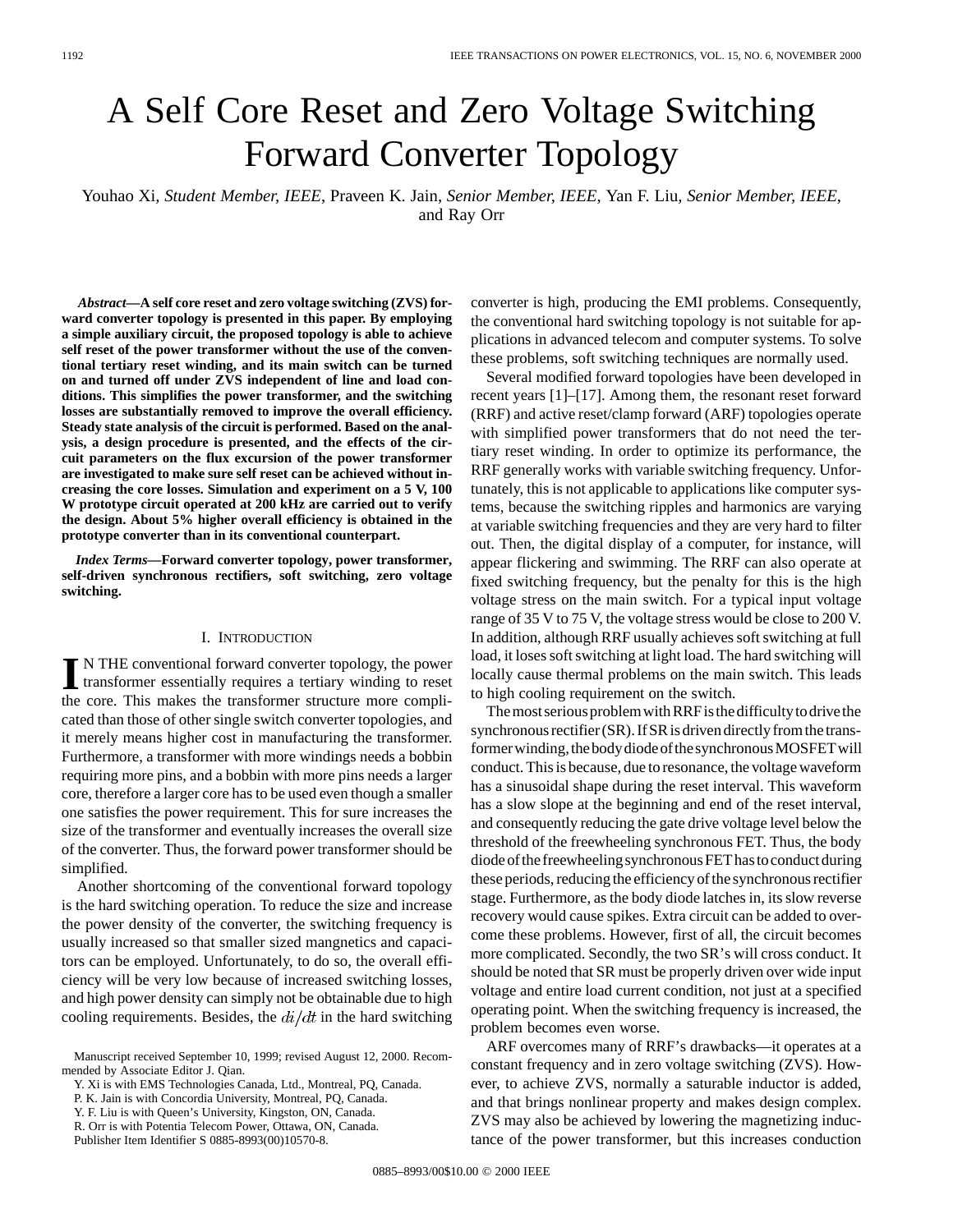

Fig. 1. Proposed forward converter topology. No tertiary reset winding.

losses. Circulating current in the clamp circuit results in additional conduction losses. Besides, ARF, as well as other modified forward topologies reported in recent years, also suffers from at least one of the following drawbacks.

- 1) Variable pulse width gating pattern with controllable dead time for the reset/clamp switch must be generated,
- 2) When the clamp switch uses an n-channel MOSFET, its gate drive must be isolated from the main switch. When a p-channel MOSFET is used as the clamp switch, theoretically there is no need of the gate drive isolation. However, an additional, negative bias voltage  $(-Vcc)$  for the gate drive circuit is required to turn off the p-type device.
- 3) ZVS is lost under light load conditions.
- 4) Current mode control is not applicable in topologies like ARF, making the compensation hard in closing the loop and causing slow dynamic response, and
- 5) Patent related legal issues create difficulties in their applications.

In order to overcome these drawbacks, this paper presents an improved ZVS forward converter topology with self core reset. In this topology, a simple auxiliary circuit is employed. The auxiliary circuit consists of a small switch as well as a few passive components. With this auxiliary circuit, the proposed topology is able to achieve self-reset of the power transformer without the use of the conventional tertiary reset winding, and its main switch can be turned on and turned off under ZVS independent of line and load conditions. This simplifies the power transformer, and the switching losses are substantially removed to improve the overall efficiency under all operating conditions. Besides, the gating of the auxiliary switch is in fixed pulse width, and there is no need of gate drive isolation. All these simplify the design of control and gate drive circuits. Moreover, the feedback loop design is flexible; it can be accomplished in either voltage mode or current mode control, though it will not be discussed in this paper.

In this paper, steady state analysis of the circuit is performed to understand its operation and hence to optimize its performance. A design procedure is given based on the analysis. The effects of the circuit parameters on the magnetic flux excursion of the power transformer are investigated to make sure self reset can be achieved without increasing the core losses. Simulation and experiment are carried out to verify the analysis and design using a 35–75 V to 5 V, 100 W, 200 kHz prototype converter. About 5% higher overall efficiency is obtained in the prototype converter than in its conventional counterpart.

## II. CIRCUIT DESCRIPTION

Fig. 1 shows the proposed ZVS forward converter topology. It can be divided into two functional sub-circuits. One is the auxiliary circuit that is inside the shaded block. The other one outside the block is the power circuit, which employs a simplified transformer without the tertiary reset winding.

The power circuit is comprised of the following components:

- 1)  $T_r$ , the two-winding power transformer with a magnetizing inductance  $L_m$  and a turns ratio of  $k$ ;
- 2)  $Q_1$ , the main switch;
- 3)  $D_{o1}$  and  $D_{o2}$ , the output rectifiers that can be replaced with synch FETs;
- 4)  $L_o$  and  $C_o$ , the output filter;
- 5)  $R_L$ , the load.
- The auxiliary circuit consists of the following components:
- 1)  $Q_2$ , an auxiliary switch;
- 2)  $C_{snb}$ , a snubber capacitor for the main switch;
- 3)  $L_s$ , a current limiting inductor, which is inserted into the secondary side of  $T_r$ ;
- 4)  $L_{ap}$  and  $L_{as}$ , two coupled inductors;
- 5)  $D_a$ , a blocking diode.
- The auxiliary circuit fulfills a threefold function, namely
- 1) it provides the ZVS conditions for the main switch  $Q_1$ at both turn-on and turn-off, thereby eliminating the switching losses;
- 2) it resets the core of the power transformer at desired constant frequency;
- 3) it provides the zero current switching (ZCS) condition for the auxiliary switch  $Q_2$  at turn-on.

#### III. STEADY STATE ANALYSIS

Following assumptions are made to perform the steady state analysis:

- 1) the input and output voltages are  $V_d$  and  $V_o$ , respectively;
- 2) the output power is  $P_o$ ;
- 3)  $L_m$  is much greater than both  $L_{ap}$  and  $k^2 L_s$ ;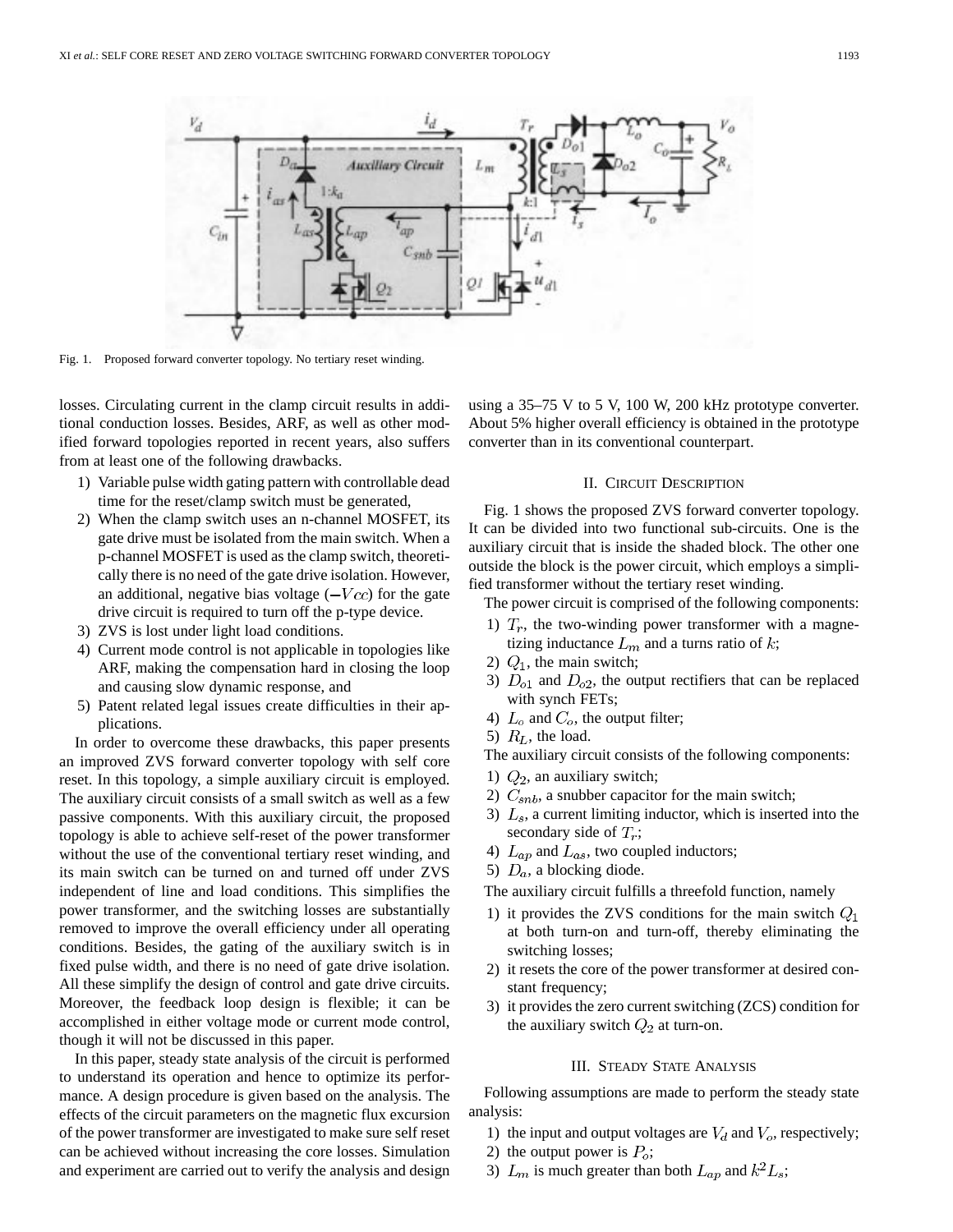

Fig. 2. Key waveforms. Each cycle can be divided into six intervals.

- 4)  $L_0$  and  $C_0$  can be considered as infinite;
- 5) the converter is operated in the continuous conduction mode (CCM).

Fig. 2 shows key waveforms of the steady state operation of the proposed converter topology. Each switching cycle can be divided into six intervals.

*A. Interval 1*  $(t_0 \leq t < t_1)$ 

At the beginning of this interval,  $Q_2$  is turned on under the zero current switching (ZCS) condition because of the series inductor  $L_a$ . As  $Q_2$  is ON, a resonant network comprising  $C_{snb}$ ,  $L_{ap}$ ,  $L_m$  and  $L_s$  is formed. Fig. 3(a) shows the equivalent circuit.

The drain-to-source voltage of  $Q_1$  is found given by

$$
u_{d1}(t) = \frac{L_{ap}}{L_{ap} + k^2 L_s} V_d + \left(\frac{k^2 L_s}{L_{ap} + k^2 L_s} + \alpha\right) \cdot V_d \cos[\omega_1(t - t_0)]
$$
 (1)

where  $\alpha$  is a factor by which  $u_{d1}$  is higher than  $V_d$  at  $t_0$ , and

$$
\omega_1 \approx \sqrt{\frac{1}{C_{snb}} \cdot \frac{L_{ap} + k^2 L_s}{k^2 L_{ap} L_s}}.
$$
 (2)

The current flowing through  $L_{ap}$  and  $Q_2$  is found to be

$$
i_{ap}(t) = \frac{V_d}{L_{ap} + k^2 L_s} (t - t_0) + \left(\frac{k^2 L_s}{L_{ap} + k^2 L_s} + \alpha\right)
$$

$$
\cdot \frac{V_d}{\omega_1 L_{ap}} \sin[\omega_1 (t - t_0)].
$$
 (3)

This current stores energy in form of a static magnetic field in the core of the coupled inductors. Owing to the assigned polarity of  $L_{as}$  and  $L_{ap}$ ,  $D_a$  is reverse biased and it blocks any current through  $L_{as}$ .

When  $u_{d1}$  falls below the value of  $V_d$ ,  $L_m$  starts to see a positive voltage. Thus, the magnetizing current and the secondary current start to rise and they are determined, respectively, by

$$
i_m(t) = I_{m0} + \frac{k^2 L_s V_d}{L_m (L_{ap} + k^2 L_s)} (t - t_0)
$$
  

$$
- \left(\frac{k^2 L_s}{L_{ap} + k^2 L_s} + \alpha\right) \frac{V_d}{\omega_1 L_m} \sin[\omega_1 (t - t_0)]
$$
(4)  

$$
i_s(t) = \frac{kV_d}{(L_{ap} + k^2 L_s)} (t - t_0) - \left(\frac{k^2 L_s}{L_{ap} + k^2 L_s} + \alpha\right)
$$
  

$$
\cdot \frac{V_d}{k \omega_1 L_s} \sin[\omega_1 (t - t_0)]
$$
 (5)

where  $I_{m0}$  is the value of the magnetizing current of  $T_r$  at  $t_0$ .

At the end of this interval,  $C_{snb}$  is totally discharged and  $u_{d1}$ becomes zero. As the inductor current through  $L_{ap}$  must continue, the body diode of  $Q_1$  latches in to give the current a path. Thus,  $u_{d1}$  is clamped at zero, and this provides ZVS condition for  $Q_1$  to turn on.

The magnetizing current, the secondary current and the auxiliary circuit current that are governed by (4), (5), and (3), respectively, reach the values defined by

$$
I_{m1} = i_m(t_1) \tag{6}
$$

$$
I_{s1} = i_s(t_1) \tag{7}
$$

$$
I_{ap} = i_{ap}(t_1). \tag{8}
$$

## *B. Interval*  $2(t_1 \leq t < t_2)$

At the beginning of this interval,  $Q_1$  is turned on under zero voltage condition and  $Q_2$  can be turned off now or shortly after. The equivalent circuit is shown in Fig. 3(b).

When  $Q_2$  is turned off,  $i_{ap}$  is stopped abruptly and the voltage polarity across  $L_{as}$  is changed. This forces  $D_a$  to conduct, feeding the energy that was stored in  $L_{ap}$  during Interval 1 back the input dc line. This current is determined by

$$
i_{as}(t) = \sqrt{\frac{L_{ap}}{L_{as}}} I_{ap} - \frac{V_d}{L_{as}}(t - t_1).
$$
 (9)

As  $D_a$  conducts,  $L_{as}$  sees the input voltage. Due to coupling of the coupled inductors,  $Q_2$  will see a voltage stress as given by

$$
V_a = \sqrt{L_{ap}/L_{as}} V_d.
$$
 (10)

On the other hand, as  $Q_1$  is ON,  $L_m$  sees a constant voltage  $V_d$ , and  $i_m$  rises linearly as governed by

$$
i_m(t) = \frac{V_d}{L_m}(t - t_1) + I_{m1}.
$$
 (11)

The secondary current keeps rising as governed by

$$
i_s(t) = \frac{V_d}{kL_s} (t - t_1) + I_{s1}.
$$
 (12)

At the end of this interval,  $i<sub>s</sub>$  reaches the output inductor current  $I<sub>o</sub>$ . It is seen that this interval reduces the effective duty ratio of the main switch.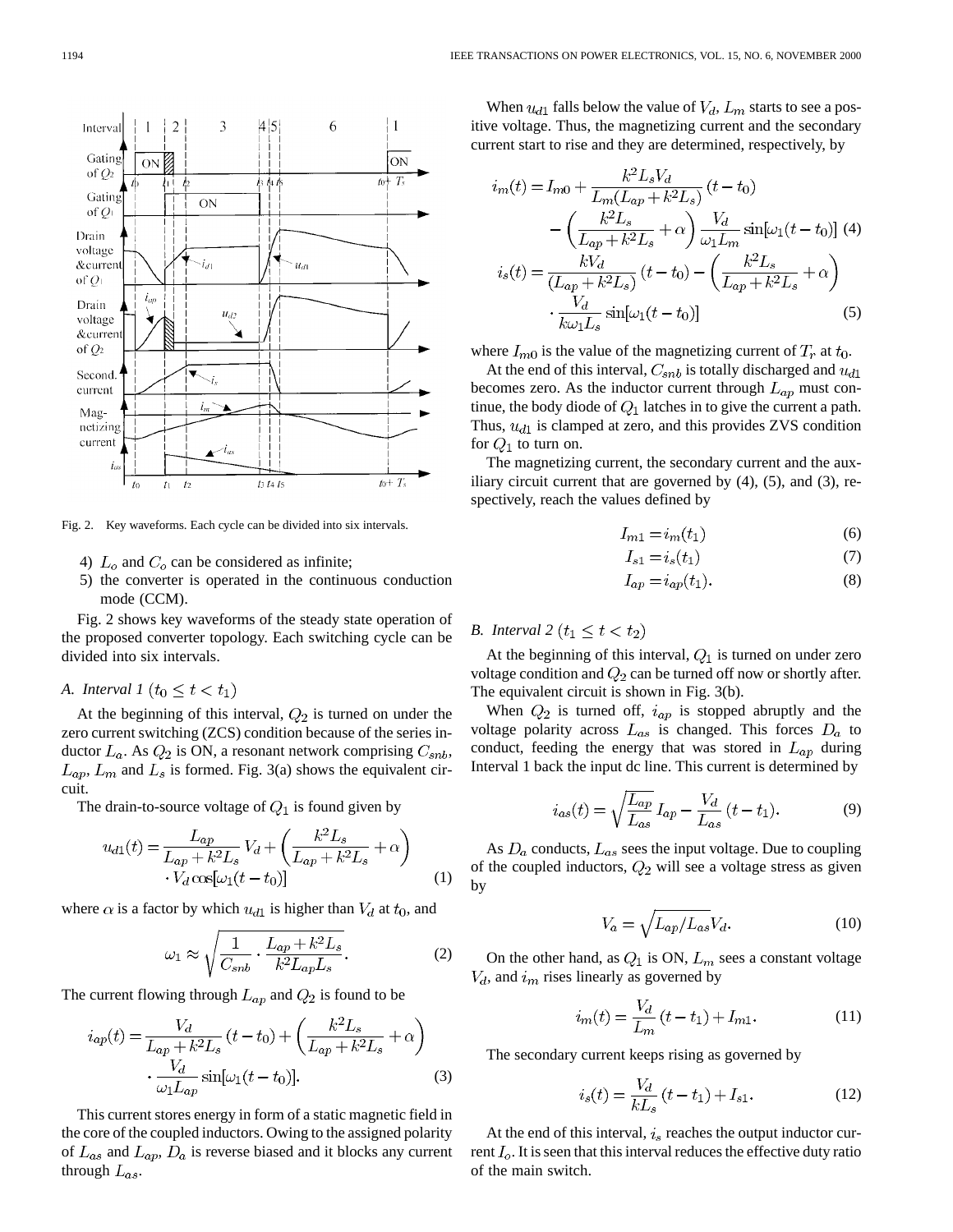

Fig. 3. Equivalent circuits during each interval. (a) Interval 1. (b) Interval 2. (c) Interval 3. (d) Interval 4. (e) Interval 5. (f) Interval 6.

*C.* Interval 3  $(t_2 \leq t < t_3)$ 

At the beginning of this interval, the secondary current reaches the value of the output inductor current, i.e.,

$$
i_s(t) = I_o \tag{13}
$$

where  $I_o$  is the load current, namely  $P_o/V_o$ . Then,  $D_{o2}$  is reverse biased and  $D_{o1}$  starts to carry the total output inductor current, and the power circuit transfers power to the load as in the conventional forward converter. The equivalent circuit is shown in Fig. 3(c).

The magnetizing current is still governed by (11) as  $L_m$  still sees the constant voltage  $V_d$ . At the end of this interval, the on period of the main switch is completed so as to regulate the output voltage. At this time  $(t = t_3)$ , the magnetizing current governed by (11) reaches a value defined by

$$
I_{m2} = i_m(t_3). \tag{14}
$$

*D.* Interval  $4(t_3 \le t < t_4)$ 

At the beginning of this interval,  $Q_1$  is turned off. The drain current starts to drop fast to zero while the voltage across  $Q_1$ starts to rise at a relatively slow rate determined by  $C_{snb}$ . By selecting a proper value of  $C_{snb}$ , the overlap between the drain current and drain voltage is greatly reduced and a ZVS turn-off is essentially achieved for  $Q_1$ .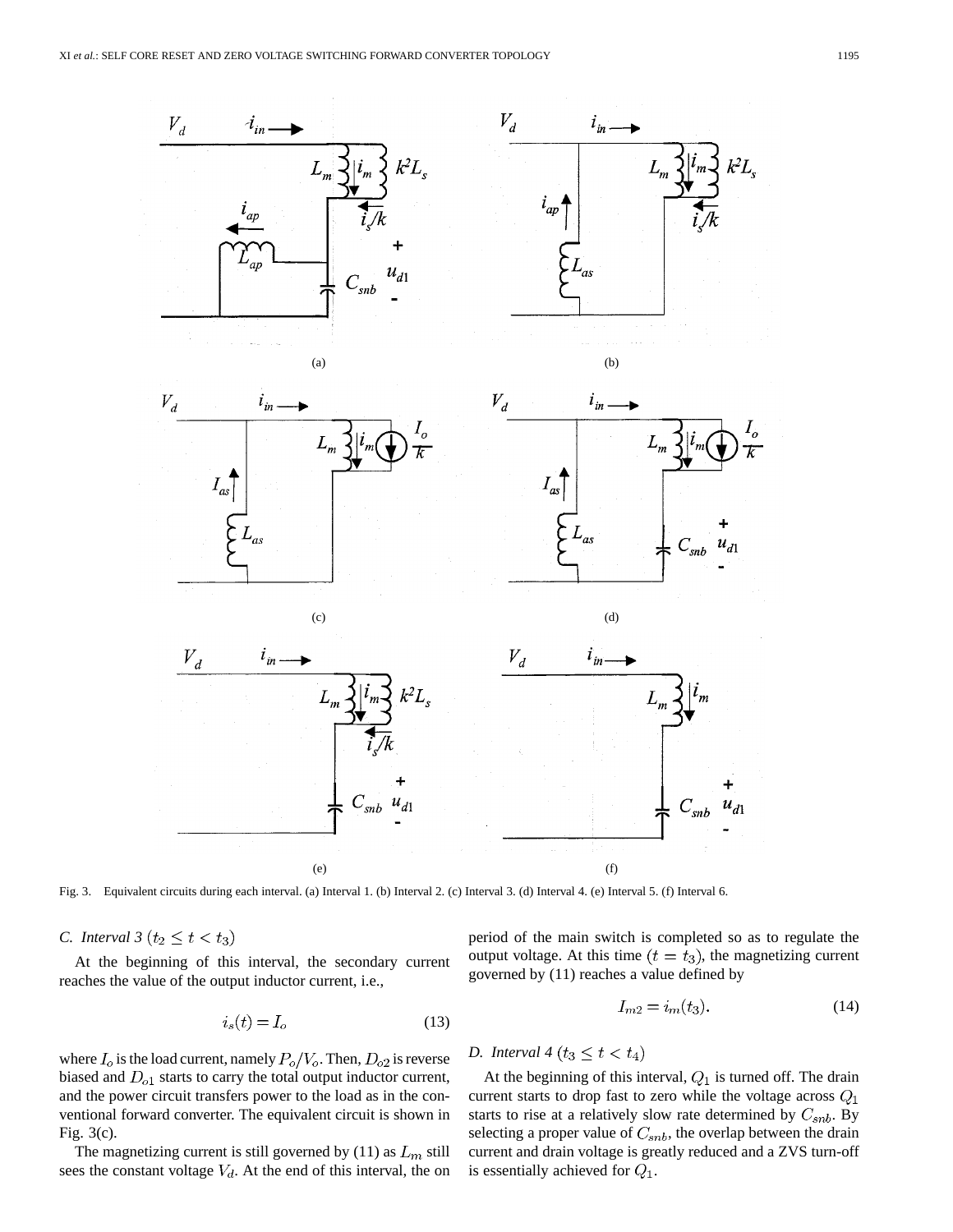Before  $u_{d1}$  reaches  $V_d$ , the secondary winding still sees a positive voltage equal to  $V_d - u_{d1}$ . Thus,  $D_{o1}$  is still forward biased to conduct the total output inductor current as in (13). The equivalent circuit is shown in Fig. 3(d).

The drain-to-source voltage of  $Q_1$  is now determined by

$$
u_{d1}(t) = V_d - V_d \cos[\omega_2(t - t_3)] + \frac{kI_{m2} + I_o}{k\omega_2 C_{snb}} \sin[\omega_2(t - t_3)]
$$
\n(15)

where

$$
\omega_2 = 1/\sqrt{L_m C_{snb}}\tag{16}
$$

and the magnetizing current is now determined by

$$
i_m(t) = \frac{V_d}{\omega_2 L_m} \sin[\omega_2(t - t_3)] + \left(I_{m2} + \frac{I_o}{k}\right)
$$

$$
\cdot \cos[\omega_2(t - t_3)] - \frac{I_o}{k}.
$$
 (17)

This interval ends when  $u_{d1}$  reaches  $V_d$ . Thus, the duration of this interval is given by

$$
t_4 - t_3 = \frac{1}{\omega_2} \arctan\left(\frac{k\omega_2 C_{snb} V_d}{kI_{m2} + I_o}\right). \tag{18}
$$

At the end of this interval, the magnetizing current governed by (17) reaches a value defined by

$$
I_{m3} = i_m(t_4). \tag{19}
$$

*E.* Interval 5  $(t_4 \leq t \leq t_5)$ 

At the beginning of this interval,  $u_{d1}$  rises above  $V_d$  and  $L_m$ starts to see a negative voltage equal to  $V_d - u_{d1}$ . Due to this negative voltage, the secondary current through  $L_s$  decreases. Since the current through  $L_0$  is almost constant,  $D_{02}$  is forced to conduct to compensate for the decreasing current through  $D_{o1}$  and  $L_s$ . The equivalent circuit for this interval is shown in Fig. 3(e).

The drain-to-source voltage of  $Q_1$  is now governed by

$$
u_{d1}(t) = V_d + \frac{kI_{m3} + I_o}{k\omega_3 C_{snb}} \sin[\omega_3 (t - t_4)]
$$
 (20)

where

$$
\omega_3 = 1 / \sqrt{\frac{k^2 L_s L_m}{k^2 L_s + L_m} C_{snb}} \approx 1 / \sqrt{k^2 L_s C_{snb}} \quad (21)
$$

It is found that this voltage will reach the peak value determined by

$$
V_{peak} = V_d + \frac{kI_{m3} + I_o}{k\omega_3 C_{snb}}.\tag{22}
$$

The magnetizing and secondary currents are now governed, respectively, by

$$
i_m(t) = \frac{kL_s(kI_m3 + I_o)}{L_m} \cos[\omega_3(t - t_4)] + \frac{k(L_m - k^2L_s)I_{m3} - k^2L_sI_o}{kL_m}
$$
(23)

$$
i_s(t) = (kI_{m3} + I_o) \cos[\omega_3(t - t_4)] - kI_{m3}.
$$
 (24)

This interval completes at  $t = t_5$  when  $i_s$  drops to zero. From (24) the duration of this interval is found to be

$$
t_5 - t_4 = \frac{1}{\omega_3} \arccos\left(\frac{kI_{m3}}{kI_{m3} + I_o}\right). \tag{25}
$$

At the end of this interval, the magnetizing current governed by (23) reaches a value as given by

$$
I_{m4} = i_m(t_5) \tag{26}
$$

and the drain voltage of the main switch governed by (20) reaches a value given by

$$
V_1 = u_{d1}(t_5). \t\t(27)
$$

*F.* Interval 6 ( $t_5 \le t < t_0 + T_s$ )

At the beginning of this interval, the residual current through  $L_s$  reaches zero. As blocked by  $D_{o1}$ , the current through  $L_s$ cannot reverse to continue the resonance. Thus,  $L_m$  and  $C_{sub}$ form a new resonance circuit. The equivalent circuit for this process is shown in Fig. 3(f).

It is found that

$$
u_{d1}(t) = V_d + (V_1 - V_d) \cos[\omega_2(t - t_5)] + \frac{I_{m4}}{\omega_2 C_{snb}} \sin[\omega_2(t - t_5)]
$$
\n
$$
V_1 - V_2
$$
\n(28)

$$
i_m(t) = \frac{V_d - V_1}{\omega_2 L_m} \sin[\omega_2(t - t_5)] + I_{m4} \cos[\omega_2(t - t_5)]. \tag{29}
$$

At the end of this interval, one switching cycle is completed. The drain voltage returns to the same value as at the beginning of this cycle, and this defines the factor  $\alpha$  by

$$
\alpha = \frac{u_{d1}(T_s) - V_d}{V_d}.\tag{30}
$$

The magnetizing current also returns to the same value as at the beginning of this cycle, namely (29) should yield

$$
i_m(T_s) = I_{m0}.\tag{31}
$$

Thus, the core of the power transformer  $T_r$  is reset. A new cycle now begins.

In summary, at the beginning of each cycle, the auxiliary circuit discharges the snubber capacitor in Interval 1, it feeds the discharged energy back the input dc line afterwards, and in this way it helps remove and save the turn-on switching losses of the main switch. Power is delivered to the output in Interval 3 in the same way as in a conventional forward converter. The snubber capacitor slows down the rise of the drain voltage of the main switch in Interval 4 and 5 to substantially remove its turn-off losses. Finally, through the rest of the cycle, the power transformer is reset through the resonance undertaken by  $L_s$ ,  $L_m$ and  $C_{snb}$ .

A fixed gating pattern for the auxiliary switch is chosen on purpose to simplify the design and implementation, otherwise the proposed topology would suffer from the same drawbacks as does the active reset forward (ARF) in the complex control and gate drive circuit design. With this fixed gating pattern, ZVS can not be achieved arbitrarily. Careful attention must be paid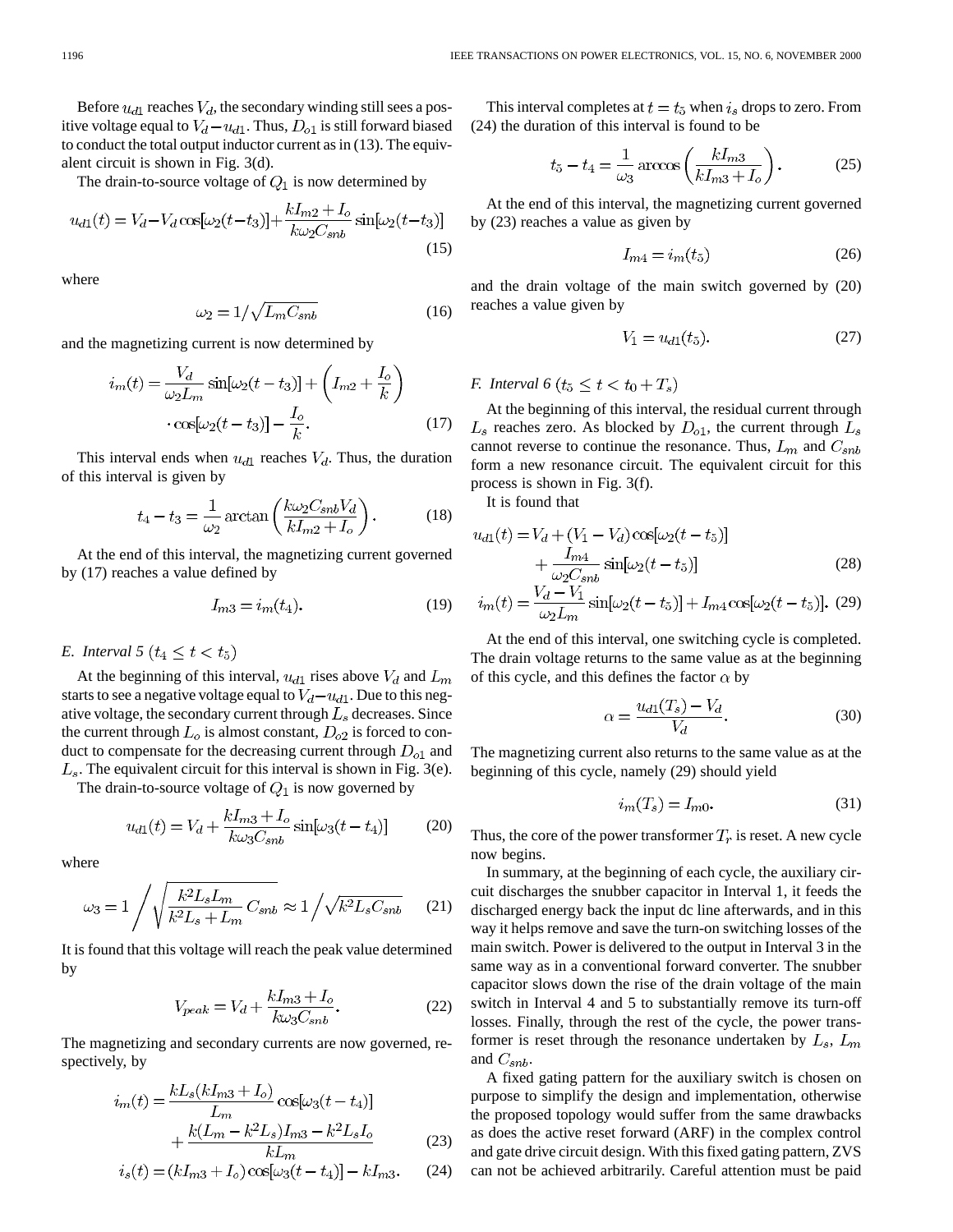to selecting and matching the auxiliary circuit components in order to guarantee ZVS under the entire operating range, which will be discussed below.

## IV. DESIGN PROCEDURE AND THE EFFECTS OF THE CIRCUIT PARAMETERS ON THE FLUX EXCURSION

Based on above analysis, a design procedure to select components of the auxiliary circuit of Fig. 1 is given in this section. The selection criteria for the power circuit are not shown herein as it is a conventional circuit for which the design has been extensively published in the literature.

Assume that the following principal parameters are known.

- 1)  $D_{\text{max}}$ : maximum duty cycle of  $Q_1$ ;
- 2)  $f_s$ : switching frequency;
- 3)  $L_m$ : magnetizing inductance of  $T_r$ ;
- 4) k: the turns ratio of  $T_r$ ;
- 5)  $V<sub>o</sub>$ : output voltage;
- 6)  $I_o$ : full load current;
- 7)  $V_{d\text{min}}$  and  $V_{d\text{max}}$ : the minimum and maximum input voltage, respectively.

## *A. Design Procedure*

*1) Selection of the Auxiliary Duty Ratio:* Basically, the successful reset of the power transformer by any means requires the volt-second balance between the magnetizing and demagnetizing process. When the reset interval is shorter, the power switch as well as the rectifier  $D_{o1}$  will suffer from higher voltage stress. To avoid excess voltage stress, the design must leave adequate time for resetting. As the auxiliary duty ratio steals some time from the permitted resetting duration, a large  $D_{aux}$  will narrow the reset duration. To guarantee the least reset time not to be less than the maximum magnetizing time, the fixed duty ratio of the auxiliary switch shall be limited by

$$
D_{aux} < (1 - 2D_{\text{max}}). \tag{32}
$$

The auxiliary duty ratio may also be limited by the PWM chip like UC3855, where it is less than 0.1.

*2) Coupled Inductors*  $L_{ap}$  *and*  $L_{as}$ : As seen from (1), to guarantee ZVS,  $u_{d1}$  must always drop to zero at the end of Interval 1. This can only be achieved if the following condition is satisfied:

$$
k^2 L_s \ge \frac{1-\alpha}{1+\alpha} L_{ap}.\tag{33}
$$

Obviously, it is difficult to satisfy (33) over all the operating conditions, because  $\alpha$  that is determined by (30) is not a fixed parameter but depending on the line and load conditions. For simplicity in design, let

$$
L_{ap} = k^2 L_s. \tag{34}
$$

 $L_{as}$  should be large enough to suppress the turn-off voltage stress on  $Q_2$  as described in (10). But  $L_{as}$  should also be limited such that the release of the stored energy after Interval 1 can finish within one switching cycle. This limits  $L_{as}$  by

$$
L_{as} \le \left(\frac{1 - D_{aux}}{D_{aux}}\right)^2 L_{ap}.\tag{35}
$$

*3) Current Limiting Inductor*  $L_s$ : As seen from (5), a large  $L<sub>s</sub>$  will sufficiently slow down the rise of the secondary current in Interval 1 and that permits  $C_{snb}$  to discharge completely. For successful depletion of charges on  $C_{snb}$ , the actual current direction through the capacitor must be flowing out. This requires the derivative of (1) to be negative, which leads to

$$
\omega_1 \frac{D_{aux}}{f_s} \le \pi. \tag{36}
$$

Substituting (2) and (34) into (36), it yields the following limitation on the selection of  $L_s$ :

$$
L_s > \frac{2D_{aux}^2}{k^2 \pi^2 f_s^2 C_{snb}}.\tag{37}
$$

However,  $L<sub>s</sub>$  reduces the effective duty ratio of the main switch as shown in Interval 2. Excessive duty ratio reduction will require a larger output inductor to meet the output ripple specification. To limit the duty ratio reduction, as seen from  $(12)$ ,  $L<sub>s</sub>$  must be limited by

$$
L_s < \frac{V_d}{k I_o f_s} \delta \tag{38}
$$

where  $\delta$  is the permitted reduction of the effective duty ratio. A practical design should limit  $\delta$  below 10%.

*4) Selection of the Snubber Capacitor*  $C_{snb}$ : The value of  $C_{snb}$  determines the rise time of the drain voltage of  $Q_1$  at its turn-off, as described in (15). For a very short duration, as the magnetizing current is negligible when compared to the load current, it is approximated that

$$
\Delta u_{d1}(t) \approx \frac{I_o}{kC_{snb}} \left( t - t_3 \right). \tag{39}
$$

It indicates that  $C_{snb}$  should be so chosen to limit  $u_{d1}$  below  $V_d$ within an expected rise time  $t_r$  that usually is about a few hundred nanoseconds. Then, by (39), the capacitor should satisfy the following equation:

$$
C_{snb} > \frac{I_o}{kV_{d\min}} t_r.
$$
\n(40)

On the other hand, as seen from (1) and (2),  $C_{snb}$  must also satisfy the following equation to guarantee  $u_{d1}$  to drop to zero by the end of Interval 1

$$
C_{snb} \le \frac{4(L_{ap} + k^2 L_s)}{\pi^2 k^2 L_s L_{ap}}.\tag{41}
$$

*5) Auxiliary Switch*  $Q_2$ : In selection of  $Q_2$ , trade off should be made between the least inherent capacitance and the least on-resistance in order to result in the least total losses in  $Q_2$ . Its current rating should be able to handle the discharging current given by (3), and its voltage rating is determined by (22).

6) Blocking Diode  $D_a$ : It is a fast recovery diode with low forward voltage drop. The maximum reverse voltage it sustains is given by

$$
V_{R\text{-}Da} = V_d + \sqrt{\frac{L_{as}}{L_{ap}}} V_{peak}.
$$
 (42)

It should be able to handle a current given by (9).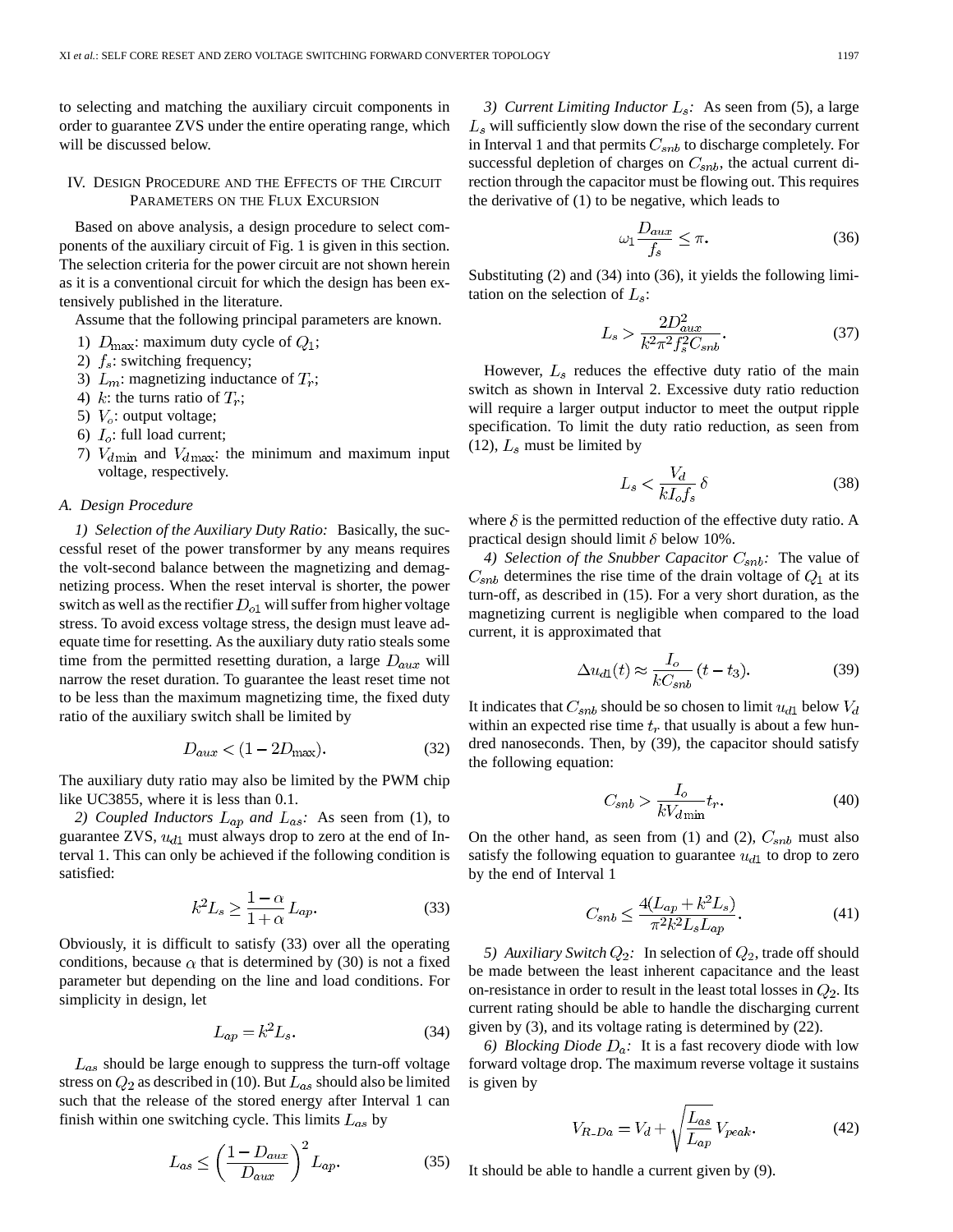

Fig. 4. Comparison of the flux excursion and the hysteresis loop traversed in the conventional forward transformer and the self reset transformer. (a) Conventional transformer. (b) Self reset transformer.

## *B. Flux Swing and the Effects of Circuit Parameters*

Fundamentally, the flux density is related to the magnetizing current by

$$
B(t) = \frac{L_m}{NA_e} i_m(t)
$$
\n(43)

where

- B flux density;
- $\cal N$ number of turns of the magnetizing winding;
- $A_e$ effective cross section area of the core.

In magnetic design, the flux excursion should be kept well below the saturation point. Then, the flux excursion and the magnetizing current swing are linearly proportional. Fig. 4(a) shows the flux excursion in the conventional forward type transformer, and as long as the circuit is in CCM, this excursion remains almost the same under different line and load conditions. In contrast, for the self reset transformer, as seen in (17), (23) and (29), the line and load conditions indeed affect the swing of magnetizing current. This causes the shift of the flux excursion, as shown in Fig. 4(b), leaving it biased in either up or down direction by a dc flux that is determined by the operating conditions. Therefore, during operation, the flux excursion in the self reset transformer may shift over the first and third quadrants of the hysteresis loop. The most important thing is to keep the shift from the saturation point that does not exceed 3000 Gauss for most ferrite core materials.

Another important issue is the core and copper losses. The core losses are determined by the area of the hysteresis loop that the flux excursion traverses, and they are approximately proportional to the square of the ac peak flux density. As seen in (4), (11), (17), (23), and (29), increasing  $L_m$  will narrow the swing range of magnetizing current, and it reduces the ac peak flux density and the core losses as well. This can be done by adding more turns in the magnetizing winding. However, it increases the copper losses as well as the transformer size and weight. Hence, a compromise in selecting  $L_m$  should be made to minimize the total losses in magnetics, and it is well treated in conventional design. A question here is whether the conventional design suits for the self reset transformer.

Fortunately, the core losses as well as the copper losses in the self reset transformer does not differ much from that in the conventional forward transformer, if they are designed the same except for the absence of the tertiary reset winding in the former. The reason is as follows. The ac peak flux is almost half of the swinging up (or equally the swing down) excursion of the flux. When the main switch is ON, the flux swings up linearly, and this swinging up excursion is proportional to the input dc voltage and the duty ratio of the main switch. If the operating conditions are the same, the ac peak flux in both the self reset transformer and a conventional one will be the same, although the dc bias flux may differ. Hence, the core losses will be the same in both transformers. The copper losses are determined by the power that the transformer transfers. Both conventional transformer and the self reset one will suffer from almost the same copper losses for the same output power. Some negligible difference in copper losses may exist due to their different bias in magnetizing current, which is comparatively much less than the load current. In short, the self reset transformer can achieve self reset without sacrificing copper and core losses. Therefore, the self reset transformer can follow the well developed conventional design procedure.

Above all, the flux excursion should be kept from saturation. To guarantee this, it must be investigated how the flux excursion varies with operating conditions as well as the circuit parameters. Should the core self reset, (31) must be satisfied. Based on (4), (11), (17), (23), (29), (31), and (43), the effects of each parameter on the magnitude and range of the swinging flux can be determined accordingly.

Fig. 5 shows the flux excursion as functions of  $V_d$ ,  $I_o$ ,  $L_m$ ,  $L_s$ , and  $C_{snb}$  in the prototype circuit that is shown below. These curves are generated with MathCAD based on the analysis presented in this paper. The flux swings back and forth over the range bounded by  $B_{\text{max}}$  and  $B_{\text{min}}$ , and the excursion varies with the circuit parameters and operating conditions.

It is seen from these curves that the excursion moves toward the first quadrant from the third quadrant of the  $B-H$  loop when the load decreases. The reason is as follows. As shown in (22),  $V_{peak}$  is proportional to the load current, and it overcomes the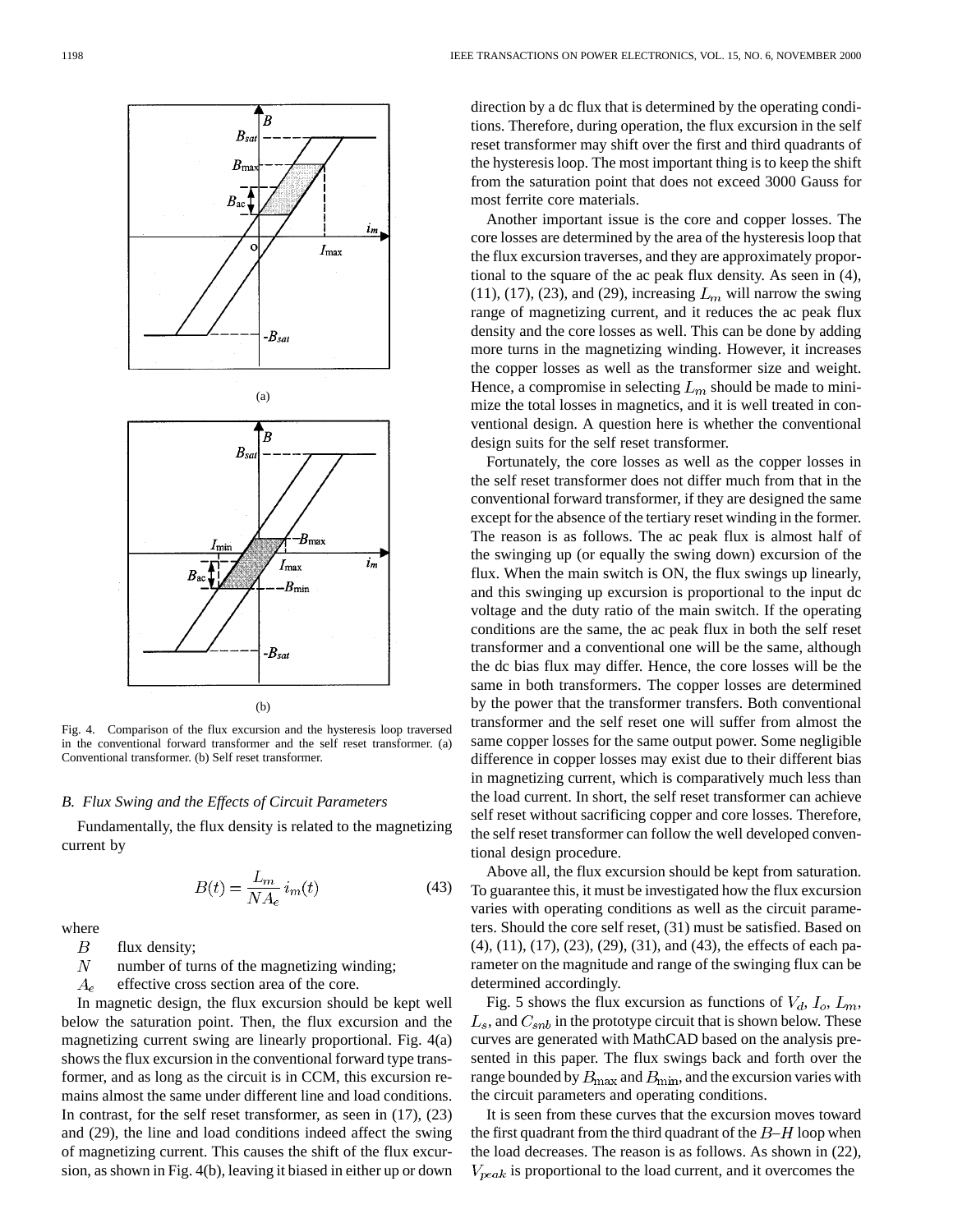

Fig. 5. Flux excursion as function of different parameters in the prototype circuit. The flux density swings back and forth between the two boundaries, B max and B min. The output voltage  $V o = 5$  V, switching frequency is 200 kHz. (a) B versus  $L_m$  at full load. (b) B versus  $L_m$  at light load. (c) B versus  $V_d$  at full load. (d) B versus  $V_d$  at light load. (e) B versus  $I_o$  at high  $V_d$ . (f) B versus  $I_o$  at low  $V_d$ . (g) B versus  $C_{sub}$  at full load. (h) B versus  $C_{sub}$  at light load. (i) B versus  $L_s$  at full load. (j) B versus  $L_s$  at light load.

TABLE I PRINCIPAL PARAMETERS OF THE EXAMPLE CIRCUIT

| parameter                                  |                        | parameter          |                 |
|--------------------------------------------|------------------------|--------------------|-----------------|
| $V_{d \min}$ , $V_{in \max}$               | 35V, 75V de            | $D_{o1}/D_{o2}$    | MTP75N05*       |
|                                            | $100W (Vo=5V, Io=20A)$ | Ø3                 | <b>IRF510</b>   |
| $D_{\text{min}}/\overline{D_{\text{max}}}$ | 0.2 / 0.42             | Controller         | <b>UC3855AN</b> |
|                                            | 200kHz                 | $D_{a\alpha}$      |                 |
| $L_m$                                      | 320µH                  | $L_{\rm s}$        | $0.3\mu H$      |
|                                            | 3:1                    | $L_{ap}/L_{as}$    | 3μH/96μH        |
| $L_o/C_o$                                  | 12 µH / 400µF          | $C_{\mathit{snb}}$ | 16nF            |
| $C_{in}$                                   | $100\mu F$             | Q2                 | <b>IRF634</b>   |
| Ω.                                         | <b>TRF640*</b>         | D.                 | HFA08TB         |



Fig. 6. The prototype converter. It employs self-driven synchronous rectifiers reported in [18].

input voltage  $V_d$  to drive the magnetizing current  $i_m$  to drop back during the reset process. At light load,  $V_{peak}$  is lower, resulting in a weaker driving force to reverse  $i_m$ .

It is also seen in these curves that at full load, the excursion traverses only the third quadrant of the  $B-H$  loop. It means a negative magnetizing current. Benefited from this negative current are the slightly reduced copper losses, since the current stress on the primary side is likely reduced.

In detail, Fig. 5(a) and (b) show that the flux excursion as a function of the magnetizing inductance  $L<sub>m</sub>$ . These curves also point out that a larger  $L_m$  reduces the excursion range and hence the core losses. However, at full load, the excursion drifts farther away from the origin as  $L_m$  increases. It implies that a very large  $L_m$  will not only increase the conduction losses and size of the transformer due to more turns in the winding but also drive the transformer into saturation.

Fig. 5(c) and (d) show the flux excursion as a function of the input voltage  $V_d$ . It is seen that, as  $V_d$  increases, though the excursion remains almost independent of  $V_d$  at light load, it shifts toward the first quadrant of the  $B-H$  loop under full load condition. The reason can also be found in (22); at higher  $V_d$ ,  $V_{peak}$ produces a relatively weaker force to drive the magnetizing current to drop back during the reset process.

Fig. 5(e) and (f) show the flux excursion as a function of the output current  $I_o$ . It is seen that, as the load decreases, the excursion shifts toward the first quadrant. This does not increase the conduction losses at light load, because of the reduced load current.

Fig.  $5(g)$  and (h) show the excursion as a function of the snubber capacitor  $C_{snb}$ . It is seen that, at full load, the excursion is almost independent of the snubber value. But at light load, the larger the snubber, the higher the excursion moves up into the first quadrant of the  $B-H$  loop. The reason can still be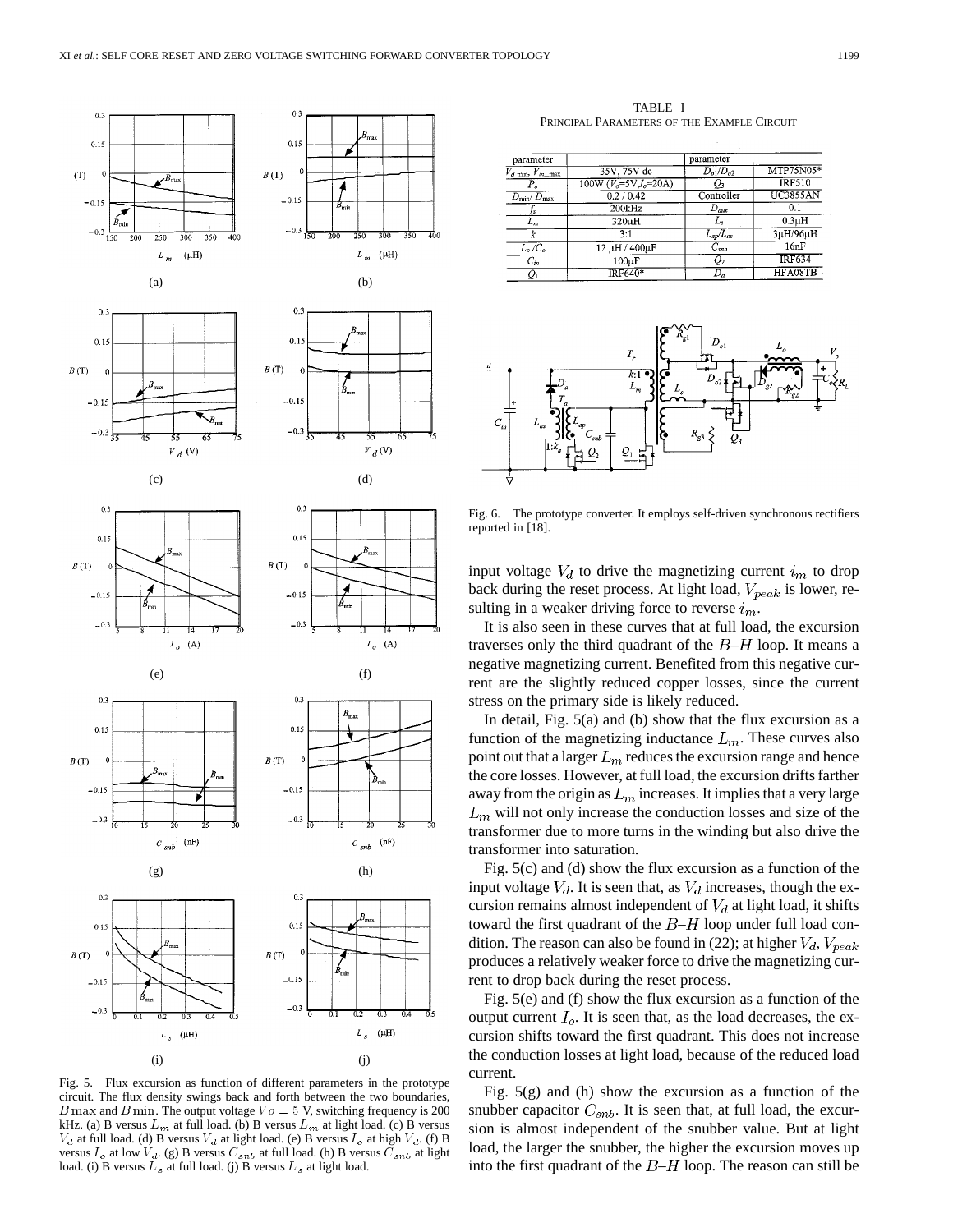

Fig. 7. Typical key waveforms of simulation results. (a) Flux excursion at light load. (b)  $Q_1$  waveforms at light load. (c)  $Q_2$  waveforms at light load. (d) Flux excursion at full load. (e)  $Q_1$  waveforms at full load. (f)  $Q_2$  waveforms at full load.

found in (22); the peak voltage of the main switch is in inverse proportion to  $C_{snb}$ . A larger  $C_{snb}$  results in a lower  $V_{peak}$  and a weaker force to drive  $i_m$  back during the reset process. Thus, the value of  $C_{snb}$  should be limited again in this sense, although a larger  $C_{snb}$  is preferable in removing the turn-off losses of the main switch.

Fig. 5(i) and (j) show the excursion as a function of the current limiting inductance  $L_s$ . It is seen that a larger  $L_s$  will move the excursion deeper into the third quadrant of the  $B-H$  loop. It is because, as seen in (21) and (22), a larger  $L<sub>s</sub>$  results in a smaller  $\omega_3$  and hence a higher  $V_{peak}$ , producing a stronger force to drive  $i<sub>m</sub>$  to drop back during the reset process. The curves also show that, when  $L_s$  is too small, the excursion move fast up into the first quadrant of the  $B-H$  loop, and saturation may happen. This just demonstrates the necessity of the role that  $L<sub>s</sub>$  plays in the self reset topology. Hence, to avoid saturation,  $L_s$  should be limited on both ends so that excursion does not reach the saturation point either in the first quadrant or the third quadrant.

## *C. A Design Example*

A prototype of 35 V to 75 V dc to 5 V dc 100 W converter operating at 200 kHz has been built. Synchronous rectifiers are used in the output stage. Design of the auxiliary circuit follows the procedure given above, and the selection of components is refined by consulting the flux swing curves in Fig. 5. The components and principal parameters of the circuit are listed in Table I.

Fig. 6 shows the schematic of the prototype circuit with selfdriven synchronous rectifiers [18] in the output stage. The main switch uses two paralleled IRF640 to half the conduction losses, and the auxiliary switch uses a lower power rating IRF634. Two paralleled low  $R_{dsON}$  MOSFET's (MTP75N05, 9 m $\Omega$ ) are used for each of the synchronous rectifiers to further improve the conversion efficiency. The gate drive for synchronous rectifier  $D_{o1}$  is generated by a winding coupled to  $T_r$ , and for  $D_{o2}$  by a winding coupled to  $L_o$ . A small MOSFET switch  $Q_3$  (IRF510)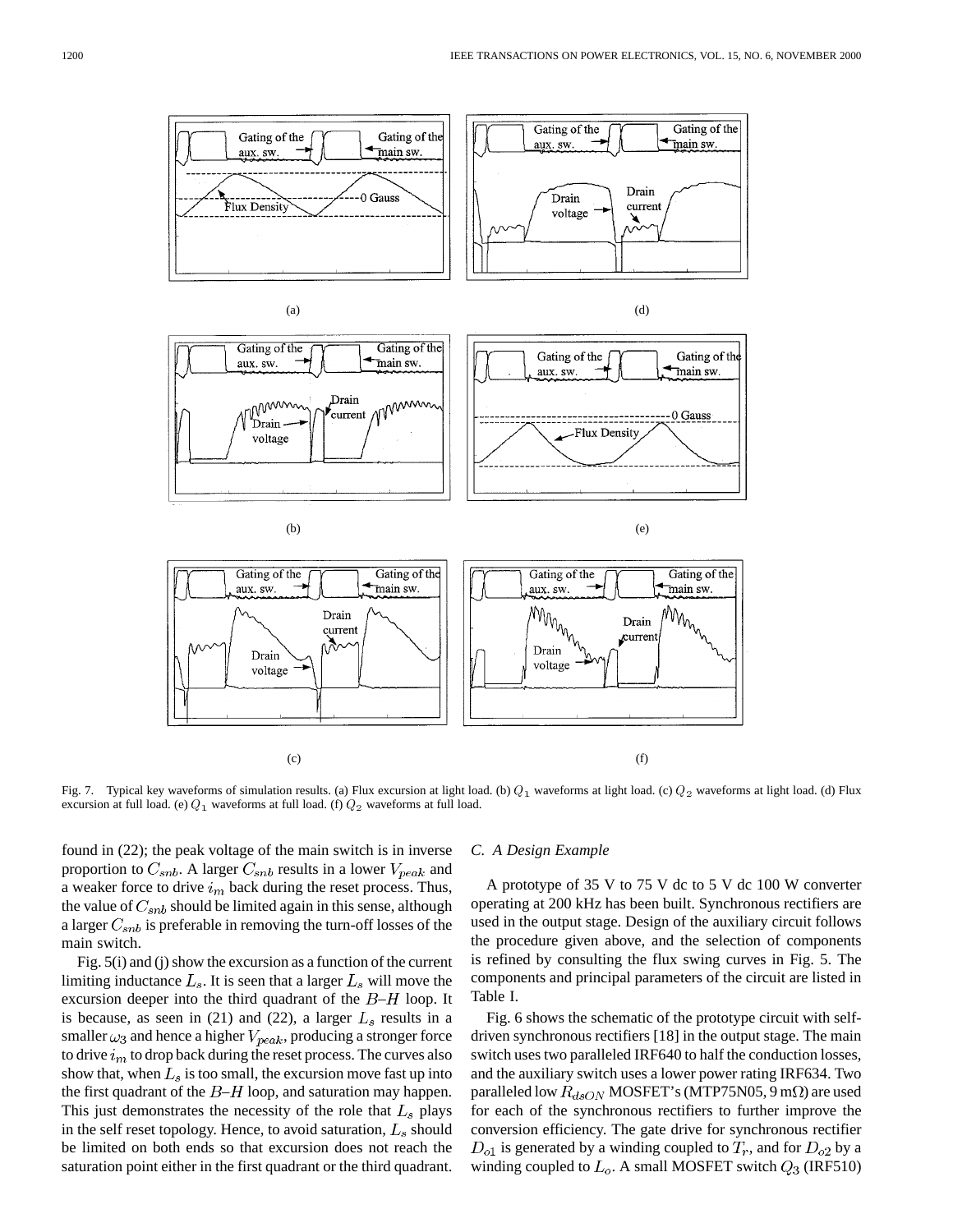

Fig. 8. Experimental results: key waveforms at different operating conditions. Trace 1: gating. Trace 2: drain voltage. Trace 3:drain current.  $fs = 200$  kHz. Scales: gating—10 V/div., drain voltage—20 V/div., drain current—1A/div., timing (except in  $\overline{1}$  g)—1  $\mu$ s/div. (a)  $Q_i$ ,  $\overline{V}_d = 35$  V,  $P_o = 100$  W. (b)  $Q_i$ ,  $V_d = 35$ V,  $P_o = 25$  W. (c)  $Q_i$ ,  $V_d = 35$  V,  $P_o = 100$  W. (d)  $Q_i$ ,  $V_d = 55$  V,  $P_o = 100$  W. (e)  $Q_i$ ,  $V_d = 75$  V,  $P_o = 100$  W. (f)  $Q_i$ ,  $V_d = 75$  V,  $P_o = 25$  W. (g)  $Q_i$ ,  $V_d = 75$ 55 V,  $P_o = 100$  W, 0.5 MS/div.

helps to fast turn off  $D_{o2}$ . The Schottky diode  $D_{g2}$  (1N5819) blocks the excessive negative gate voltage during the off time of  $D_{o2}$ .

In this prototype circuit, an ETD29 core is selected for the power transformer. The core material is PC40 with an effective permeability of 1500, and the maximum flux excursion is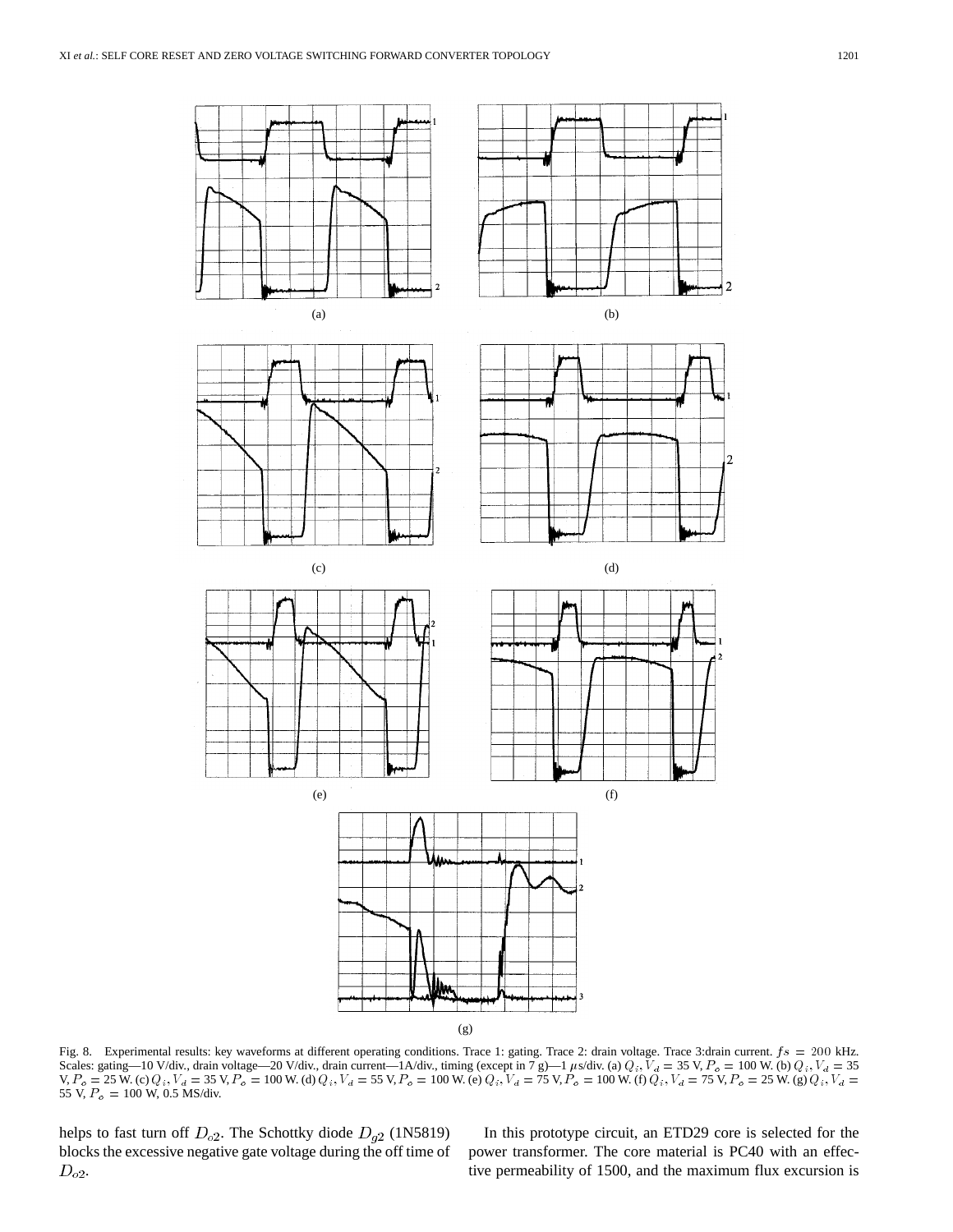

Fig. 9. Overall efficiency versus input voltage.  $Po = 100 \text{ W}$ ,  $Vo = 5 \text{ V}$ ,  $fs = 200$  kHz. Synchronous rectifiers are employed in both ZVS converter and the standard forward converter.

chosen at 880 Gauss. Litz wires are used for the two power windings. The primary winding with 12 turns yields a magnetizing inductance of about 320  $\mu$ H. At the switching frequency of 200 kHz, the core losses are about 0.6 W at  $100^{\circ}$ C, and the copper losses are about 0.9 W at full load. As shown in Fig. 5, when  $C_{snb} = 16$  nF,  $L_s = 0.3 \mu$ H, the flux excursion is well bounded within the saturation points of 3000 Gauss.

The coupled inductors  $L_{ap}$  and  $L_{as}$  are made of an air gapped SP41408 pot core, and  $L<sub>s</sub>$  takes the advantage of the secondary winding leakage. The total losses by the coupled inductors are less than 0.5 W.

## V. EXPERIMENTAL AND SIMULATION RESULTS

Using the prototype circuit, simulation and experiment are carried out. Some characteristic results are shown below.

Fig. 7 shows typical key simulation waveforms obtained using Pspice. It shows, at either full load or light load, that i) the magnetizing current returns to the same value after each cycle, that means the core is successfully reset, ii) the main switch has ZVS at both turn-on and off, and iii) the auxiliary switch has a ZCS turn-on.

Fig. 8 shows key waveforms of the experimental results under different operating conditions. The drain current of the main switch is not shown for the reason that inserting a current probe into the power circuit requires a long wire hook and it interferes with the normal operation of the circuit. But it is safe to judge that ZVS is always achieved in the main switch under all those operating conditions, because the gate signal always arrives after the drain voltage drops to zero and finishes before the drain voltage rises from zero. Though unable to measure the flux swing, the successful self reset of the core can be proven by the steady state operation under all those operating conditions.

Fig. 9 shows the overall efficiency as a function of input voltage. It is seen that the efficiency is the highest when the input voltage is 55 V that is the middle point of the input voltage range, and it reduces slightly at both ends of the input voltage range. The reasons are as follows.

At a lower input voltage, higher rms current flows for a given output load, thus the conduction losses are higher. At a higher input voltage, although the conduction losses in the power circuit decrease, the auxiliary circuit will be slightly less efficient to feed the removed switching losses back into the input dc line. It is because the snubber stores more energy to discharge at a higher input voltage, and higher auxiliary current is required as shown in (3). This increases the conduction losses in the auxiliary circuit. Besides, as the auxiliary switch has a hard switching turn-off, more switching losses will be resulted from a higher input voltage. All these reduce the overall converter efficiency at higher input voltage, although these losses are very small as compared to the load current. At middle point of the input voltage range, either the conduction losses in the power circuit or the losses in the auxiliary circuit do not go excessive, thus the converter has the highest overall efficiency.

Above all, the proposed self reset ZVS topology has about 5% higher efficiency at full load than does the conventional hard switching forward converter.

## VI. CONCLUSIONS

The proposed forward converter topology employs a simplified power transformer that can self reset without the use of the conventional tertiary reset winding. This reduces the cost and size of the transformer without increasing the core losses and thus not sacrificing the overall circuit efficiency. Simulation and experimental results show successful core reset and guaranteed ZVS under various operating conditions. Better than 5% increase in efficiency is obtained with the proposed topology as compared to the conventional forward converter.

#### **REFERENCES**

- [1] J. A. Cobos, O. Garcia, J. Uceda, J. Sebastian, and E. de la Cruz, "Comparison of high efficiency low output voltage forward topologies," in *Proc. IEEE PESC'94*, 1994, pp. 887–894.
- [2] B. Carsten, "Design techniques for transformer active reset circuits at high frequencies and power levels," in *Proc. High Freq. Power Conv.*, 1990, pp. 235–246.
- [3] K. Harada and H. Sakamoto, "Switched snubber for high frequency switching," in *Proc. IEEE PESC '90*, vol. 1, 1990, pp. 181–188.
- [4] F. Tai and W. Ng, "A low cost, low-loss active voltage-clamp circuit for interleaved single-ended forward PWM converter," in *Proc. IEEE APEC '93*, 1993, pp. 729–733.
- [5] W. Tang, W. Tabisz, A. Lofti, F. C. Lee, and V. Vorperian, "DC analysis and design of forward zero-voltage-switched multi-resonant converter," in *PRoc. IEEE PESC '90*, 1990, pp. 862–869.
- [6] H. J. Kim, C. S. Leu, R. Farrington, and F. C. Lee, "Clamp mode zerovoltage-switched multi-resonant converters," in *Proc. IEEE PESC '92*, 1992, pp. 78–84.
- [7] B. Andreycak, "Active clamp and reset technique enhances forward converter performance," in *Proc. Unitrode Design Sem. '94*, sec. 3, 1994, pp. 1–18.
- [8] A. A. Pereira, L. C. de Freitas, and J. L. Andres, "A self resonant PWM forward converter," in *Proc. IEEE IECON'94*, 1994, pp. 170–175.
- [9] W. Gu and K. Harada, "A novel self-excited forward dc-dc converter with zero-voltage switched resonant transitions using a saturable core," *IEEE Trans. Power Electron.*, vol. 10, pp. 131–141, Jan. 1995.
- [10] R. L. Steigerwald, "A review of soft-switching techniques in high performance DC power supplies," in *Proc. IEEE IECON '95*, 1995, pp. 1–7.
- [11] S. Hamada, T. Mii, E. Hiraki, and M. Nakaoka, "Saturable reactor & lossless capacitor-assisted soft-switching asymmetrical PWM DC-DC converter with forward-flyback transformer link," in *Proc. IEEE PESC '96*, 1996, pp. 100–105.
- [12] A. Elasser and D. A. Torrey, "Soft switching active snubber for dc/dc converters," *IEEE Trans. Power Electron.*, vol. 11, pp. 710–722, Sept. 1996.
- [13] G. B. Joung, "New soft switched PWM converter," in *Proc. IEEE PESC '96*, 1996, pp. 63–68.
- [14] T. Zaitu, T. Ninomiya, M. Shoyama, and H. Tanaka, "PWM-controlled current-mode resonant converter using an active-clamp technique," in *Proc. IEEE PESC '96*, 1996, pp. 89–93.
- [15] D. H. Park, H. J. Kim, and Y. S. Sun, "A development of the off-line active clamp ZVS forward converter for telecommunication applications," in *Proc. IEEE INTELEC '97*, pp. 271–276.